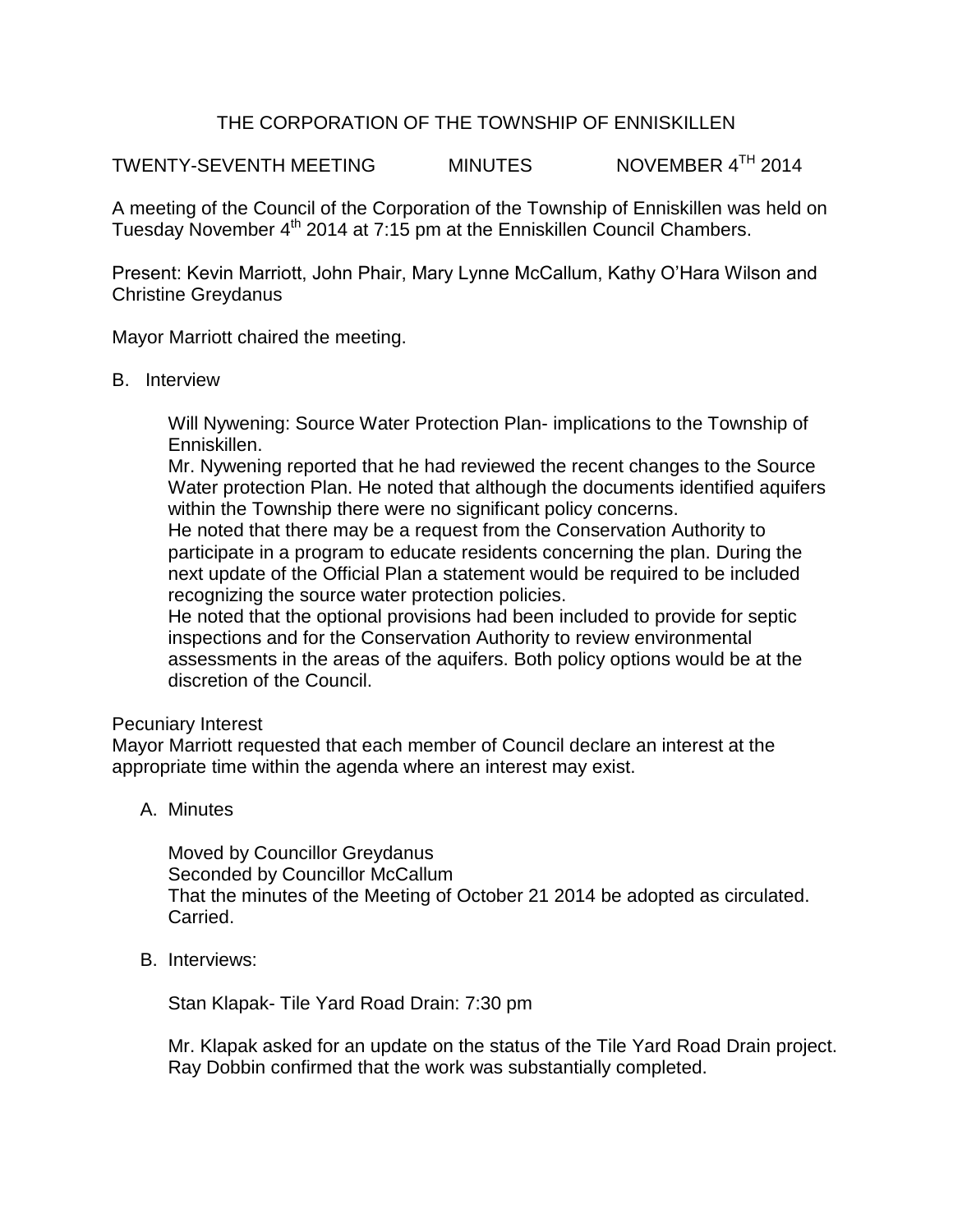Mr. Klapak asked questions concerning the decision to fill the open ditch in front of Ross White's property.

Mr. Dobbin reviewed that a tile was to be placed in the ditch during the road reconstruction in 2015. Mr. Dobbin reported that Mr. White was supplying some of the tile and that the fill would be generated from the road work in 2015. Mr. Dobbin noted that the proposed change in design would permit the incorporation of the water from the Van Dun property and the west side of the road.

Mr. Klapak noted that he had discussed the placement of top soil on his property. He had been informed that during the road construction work in 2015 that additional top soil will be applied.

Mr. Klapak noted that the change in the design of the ditch should have required that a site meeting be held with all ratepayers.

Paul Williams asked whether the tarps placed on the catch basins would be removed in the near future.

Ray Dobbin reported that the catch basins would be cleared of the tarps.

Public Works:

Water: Public Health Meeting November 6 2014 The Clerk reported that a meeting would be held on November 6 2014 to hold a debriefing on the water advisory issued by the Public Health organization.

Roads: Updates on Salt Shed and Bridge inspections The Road Superintendent circulated a list of bridges requiring maintenance from the recently completed bridge inspection.

A discussion took place in regards to the placement of load limits on the Black Creek Bridge on Marthaville Road.

The Road Superintendent noted that there was still an issue with respect to the size of the door for the salt shed. A discussion would take place with the Engineer on the project.

Drainage: Lee Bright- McMillan Drain, Update on drains

Ray Dobbin reviewed the drain requests received.

Moved by Councillor Greydanus Seconded by Councillor O'Hara Wilson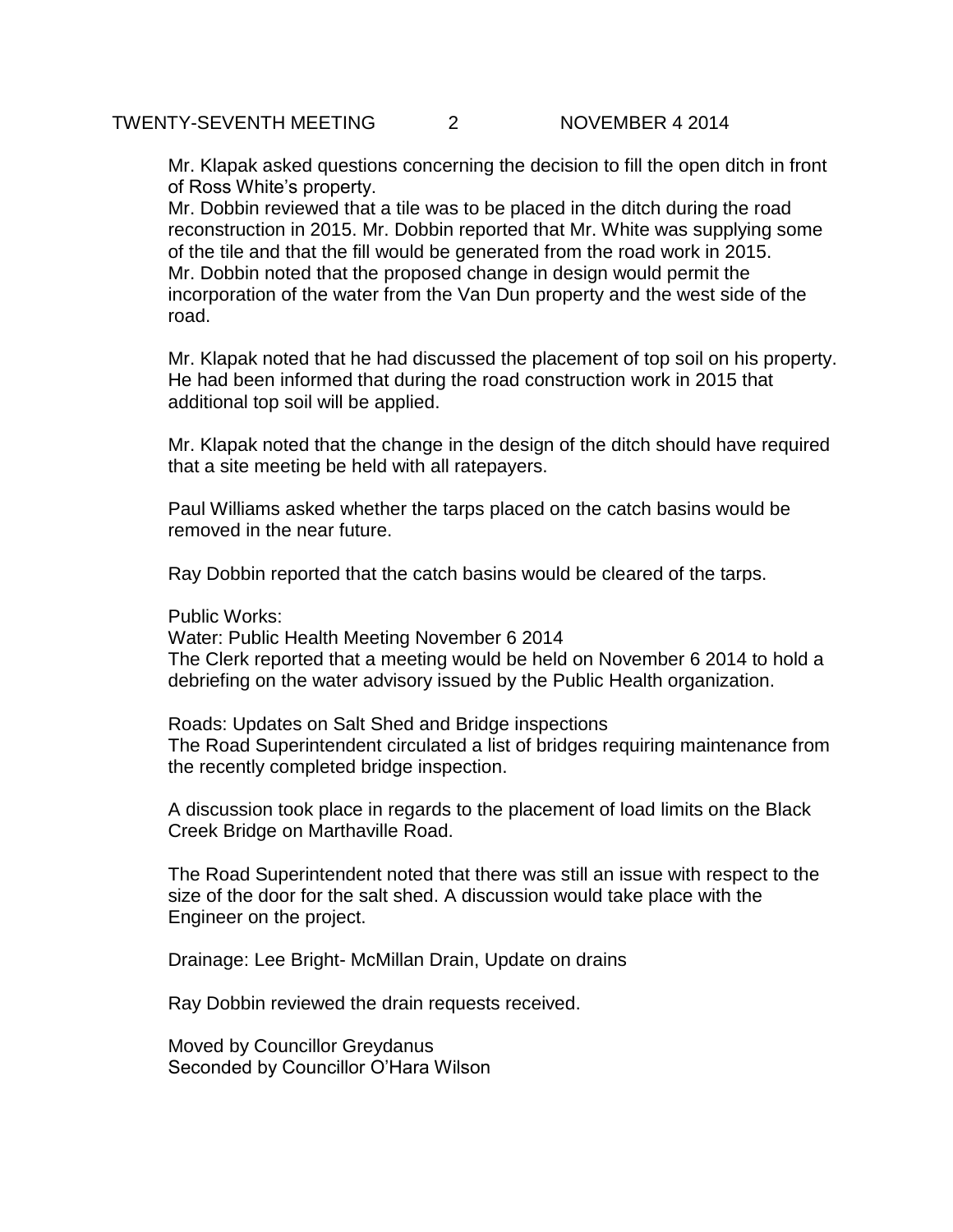That Mayor Marriott be appointed Council representative for the McMillan Drain, 2/3Concession Drain and Miller Drain Site meetings. Carried.

A drain maintenance request was received from Matt McRae on the Cook Drain. He requested that the bridge on his property be replaced.

Moved by Councillor Greydanus Seconded by Councillor O'Hara Wilson That the Drainage Superintendent be directed to replace the culvert on the Cook Drain servicing the McRae property. Carried.

John Hyatt requested that the McGeachy Drain be sprayed for vegetation in 2015. It was noted that this work would be incorporated into the 2015 spraying schedule.

Mr. Dobbin reported that the contractor was not working this week on the 6 Concession Drain.

Materials were being delivered for the Omerod McBride Drain. Work on the Damphouse Drain was nearing completion.

- C. Correspondence for Information
	- 1. Township of Dawn-Euphemia notice of public meeting to review Official Plan and zoning bylaw
	- 2. Conservation Update- October 2014
	- 3. MPAC notice of mailing of property assessment notices
	- 4. West Lincoln approval of road use agreement with Niagara Region Wind **Corporation**
	- 5. AMO Road Safety Bill reintroduced
	- 6. Christmas for Everyone
	- 7. 2014 Petrolia Santa Claus Parade December 6 2014
	- 8. County of Lambton-
		- 1. this month in Lambton October 2014
		- 2. Mayor Case not seeking Warden's Chair
		- 3. Marshall Gowland Manor Craft Sale
	- 9. Ministry of Finance OMPF final 2014 payment
	- 10.The Kidney Foundation Sarnia Lambton Chapter
	- 11.Accessibility Directorate of Ontario

Moved by Councillor Phair Seconded by Councillor Greydanus That correspondence items 1-11 be received and filed. Carried.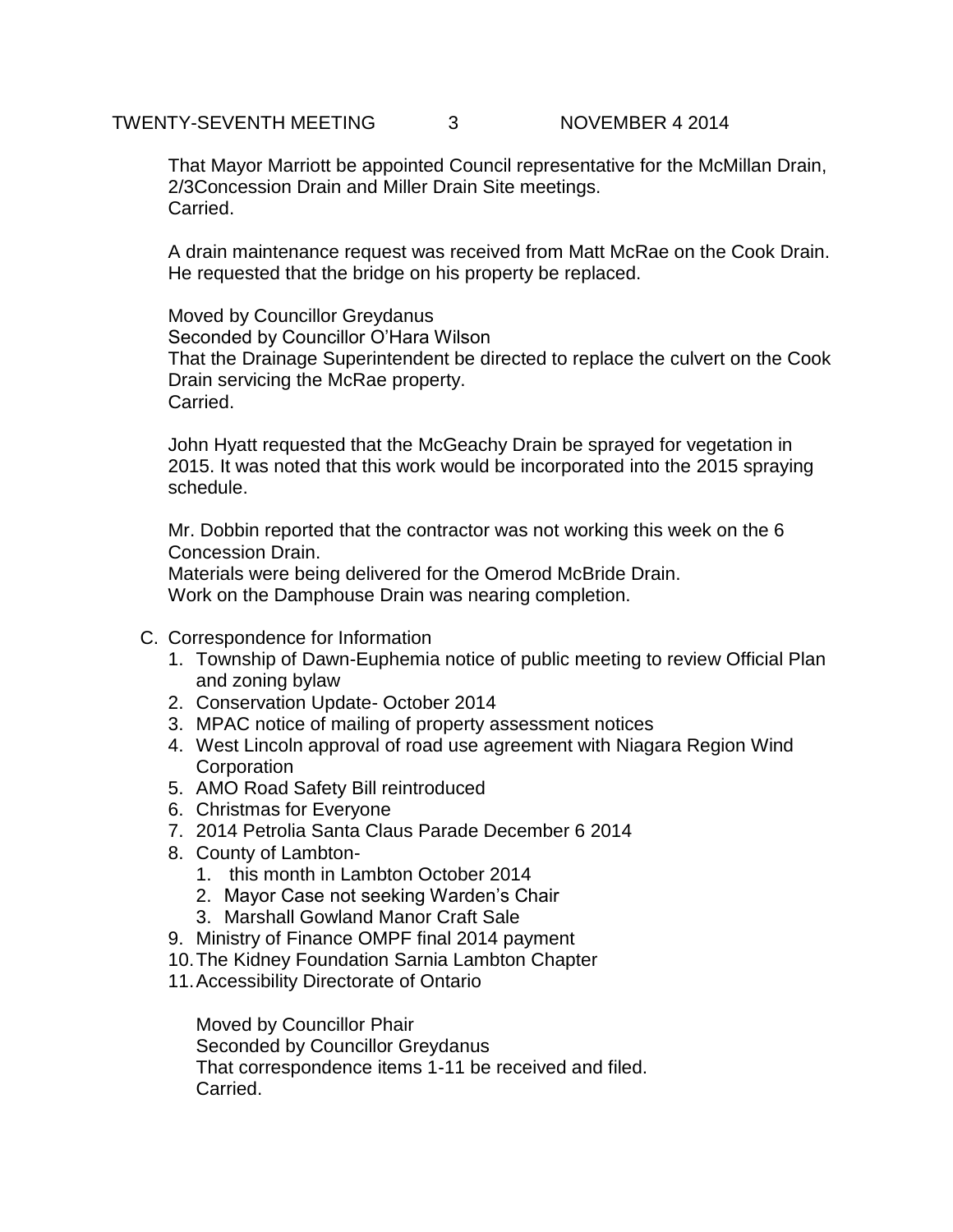D. Correspondence requiring motions

Mayor Marriott declared an interest in that the property affected by the application.

1. Application for Reduction of Assessment 5401 Shiloh Line assessment change CT 24,532 to RT 25,488

The Clerk noted that the building on the property had been removed and the assessment office had changed the assessment from CT to RT reducing the amount to RT \$25,488.

Moved by Councillor McCallum Seconded by Councillor O'Hara Wilson That the recommendation of the assessor be approved for 5401 Shiloh Line altering the assessment to RT to the amount of \$25,488. Carried.

E. Accounts

Moved by Councillor O'Hara Wilson Seconded by Councillor Greydanus That the accounts be paid as circulated: Cheque: 7691-7753: \$ 203,487.55 Cheque: 7754-7768: \$ 106,807.99 **Carried** 

- F. Bylaws
	- 1. Bylaw 67 of 2014 Confirmation Bylaw

Moved by Councillor O'Hara Wilson Seconded by Councillor Greydanus That first and second reading be given to Bylaw 67 of 2014 a confirmation bylaw.

Moved by Councillor McCallum Seconded by Councillor Phair That third and final reading be given to Bylaw 67 of 2014. Carried.

G. Other Business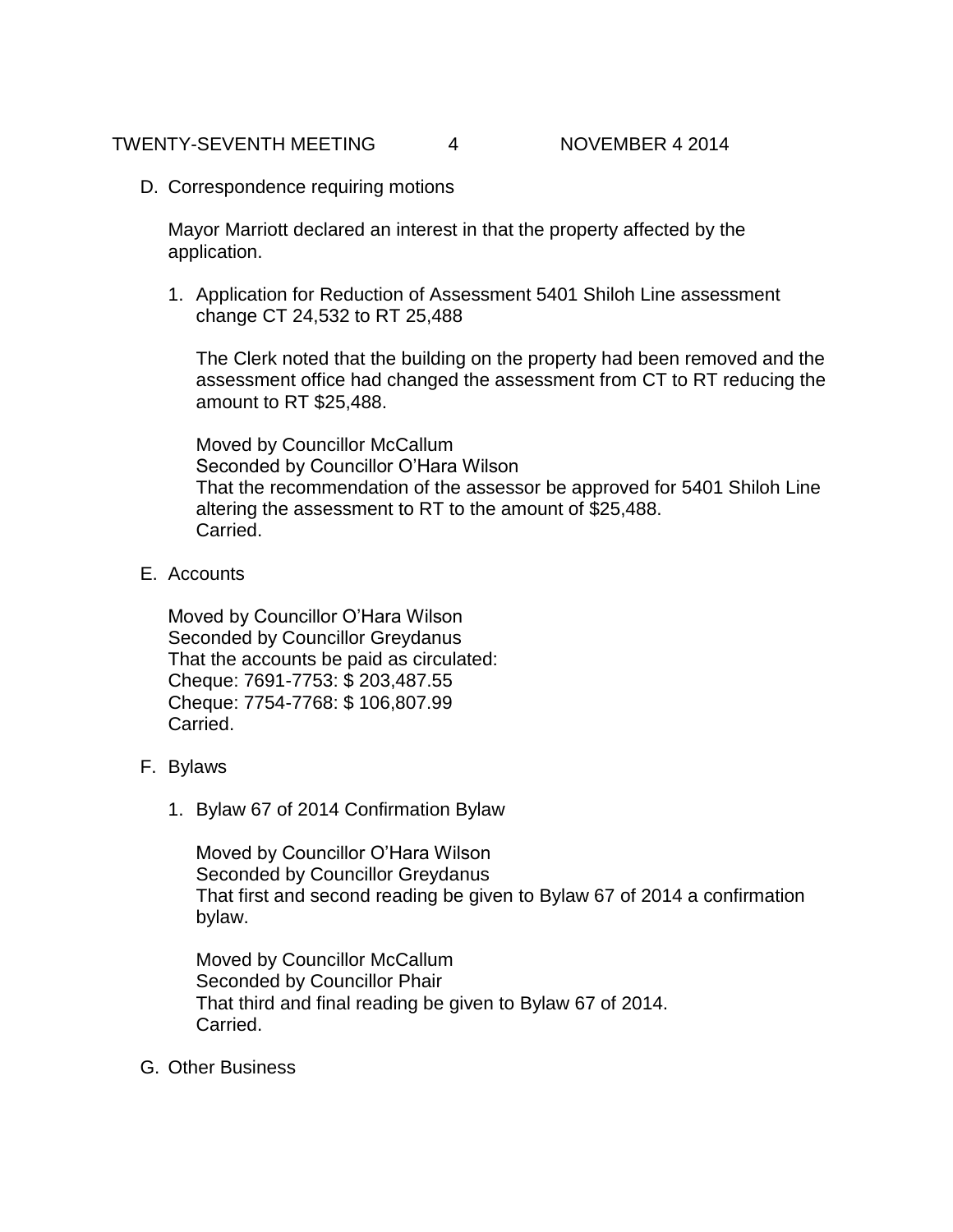## TWENTY-SEVENTH MEETING 5 NOVEMBER 4 2014

1. Elaine Vlcek-withdrawal of zoning application

Moved by Councillor O'Hara Wilson Seconded by Councillor Greydanus That a refund of \$500 be made to Elaine Vlcek in regards to the rezoning application. Carried.

- 2. Dana McKinlay request to be appointed to the Oil City Cemetery Board
- 3. Dana Cox request to be appointed to the Oil City Cemetery Board

Moved by Councillor McCallum Seconded by Councillor Phair That the applications for appointment to the Oil City Cemetery Board be deferred until the appointment of the new board. Carried.

4. Memo Council grass cutting 2015

Moved by Councillor Greydanus Seconded by Councillor O'Hara Wilson That a tender for grass cutting be obtained for the Township properties due to the retirement of John Hewitt. Carried.

- 5. 2014 Election Results
- 6. Councillor training November 22 2014

Councillor McCallum and Councillor O'Hara Wilson noted that they would be present for the Councillor training to be held on November 22 2014.

7. Discussion of Inaugural Meeting

The Clerk was requested to send notices in regards to the inaugural meeting to be held on December 2 2014 at 7:00 pm.

8. Discussion of December Holiday activities

Mayor Marriott discussed with Council the planning of the staff holiday event.